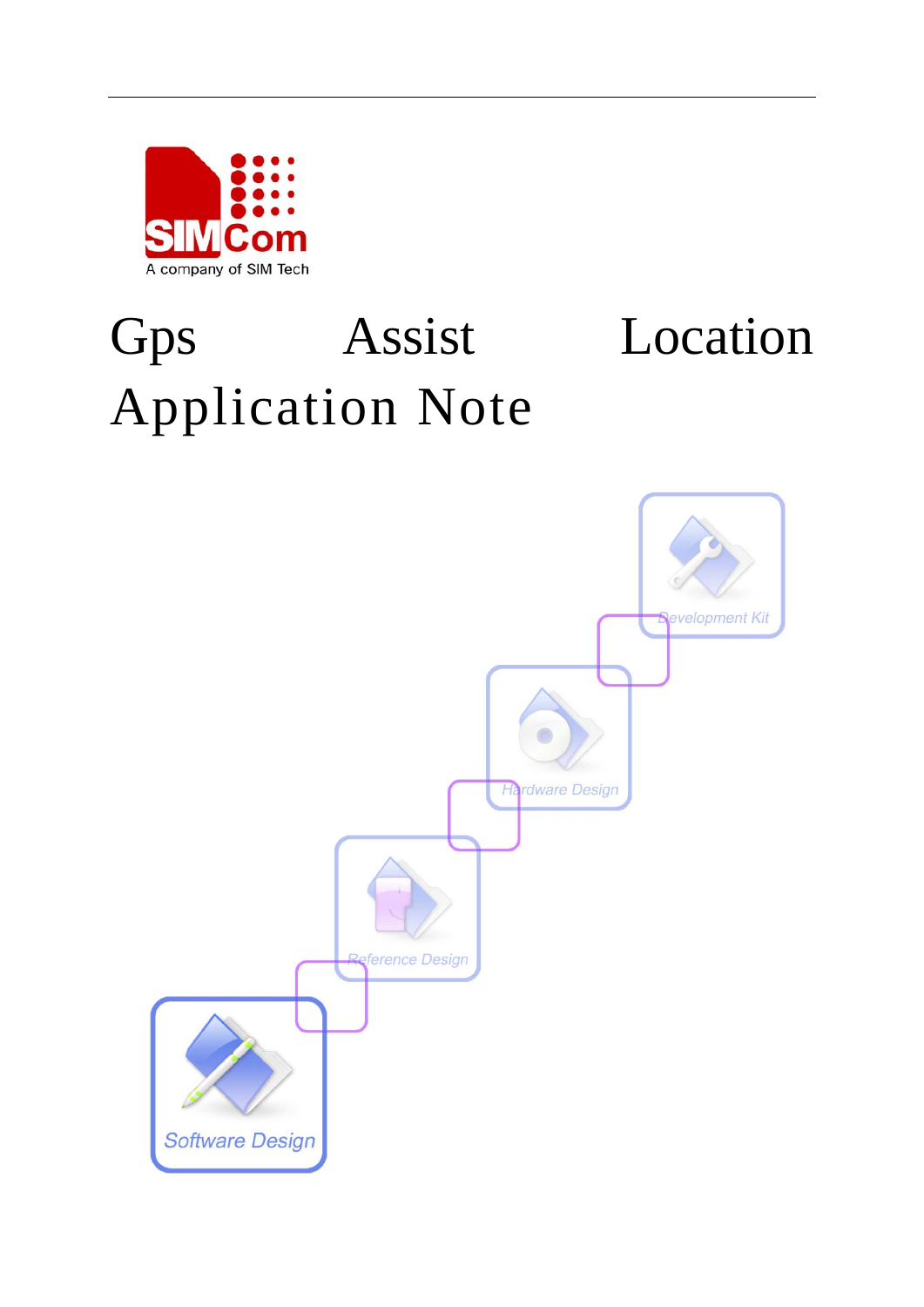

| <b>Document Title:</b>                                                    | <b>SIM5360 GPS Assist Location Application Note</b> |  |
|---------------------------------------------------------------------------|-----------------------------------------------------|--|
| <b>Version:</b>                                                           | 0.01                                                |  |
| Date:                                                                     | 2014-02-21                                          |  |
| <b>Status:</b>                                                            | Developing                                          |  |
| SIM5360_GPS_Assist_Location_Application_Note_V0.01<br><b>Document ID:</b> |                                                     |  |

#### **General Notes**

SIMCom offers this information as a service to its customers, to support application and engineering efforts that use the products designed by SIMCom. The information provided is based upon requirements specifically provided to SIMCom by the customers. SIMCom has not undertaken any independent search for additional relevant information, including any information that may be in the customer's possession. Furthermore, system validation of this product designed by SIMCom within a larger electronic system remains the responsibility of the customer or the customer's system integrator. All specifications supplied herein are subject to change.

#### **Copyright**

This document contains proprietary technical information which is the property of SIMCom Limited., copying of this document and giving it to others and the using or communication of the contents thereof, are forbidden without express authority. Offenders are liable to the payment of damages. All rights reserved in the event of grant of a patent or the registration of a utility model or design. All specification supplied herein are subject to change without notice at any time.

*Copyright © Shanghai SIMCom Wireless Solutions Ltd. 2013*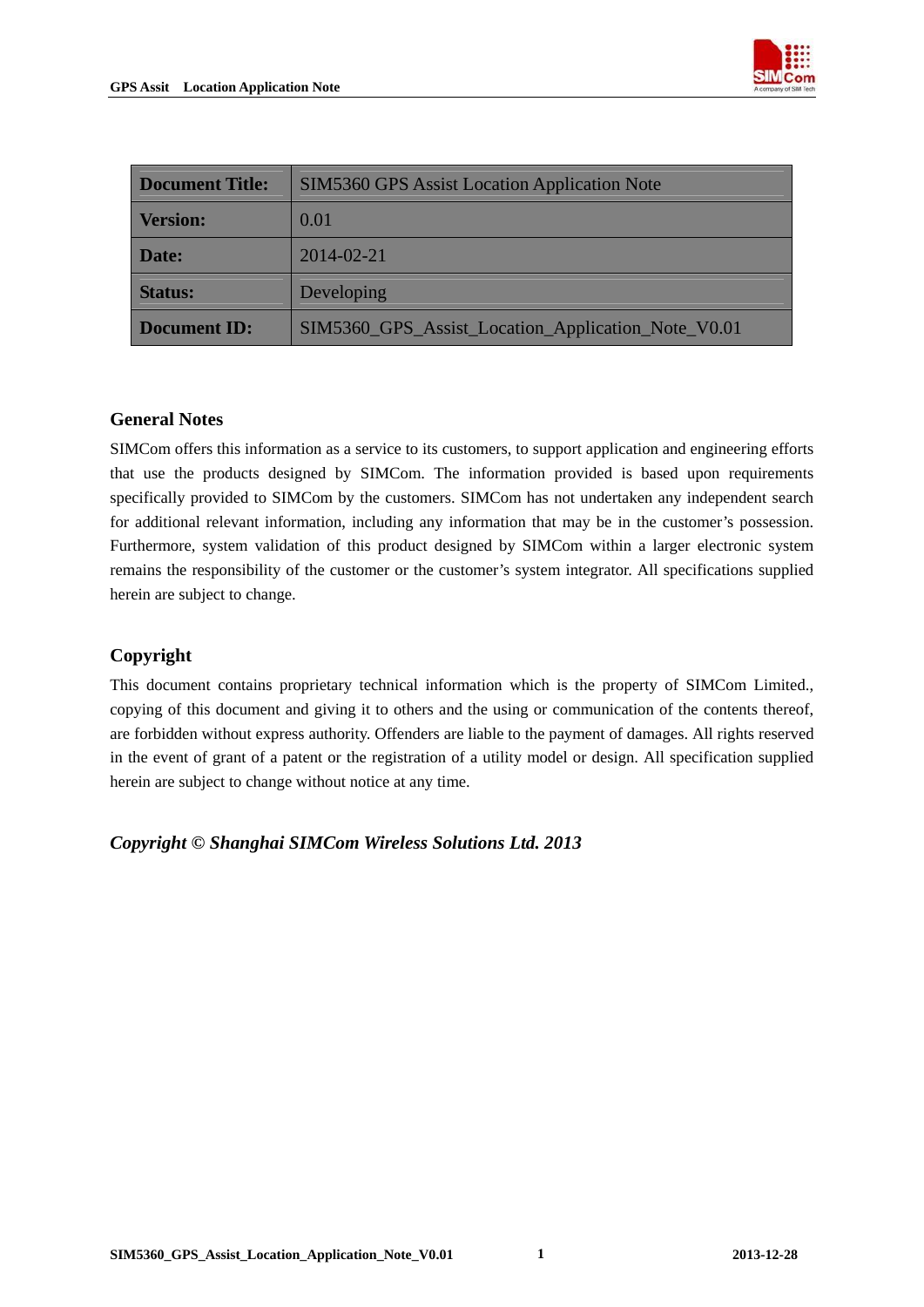

## <span id="page-2-0"></span>**Version History**

|       | Version Chapter | <b>Comments</b> |
|-------|-----------------|-----------------|
| V0.01 | New Version     |                 |
|       |                 |                 |
|       |                 |                 |
|       |                 |                 |
|       |                 |                 |
|       |                 |                 |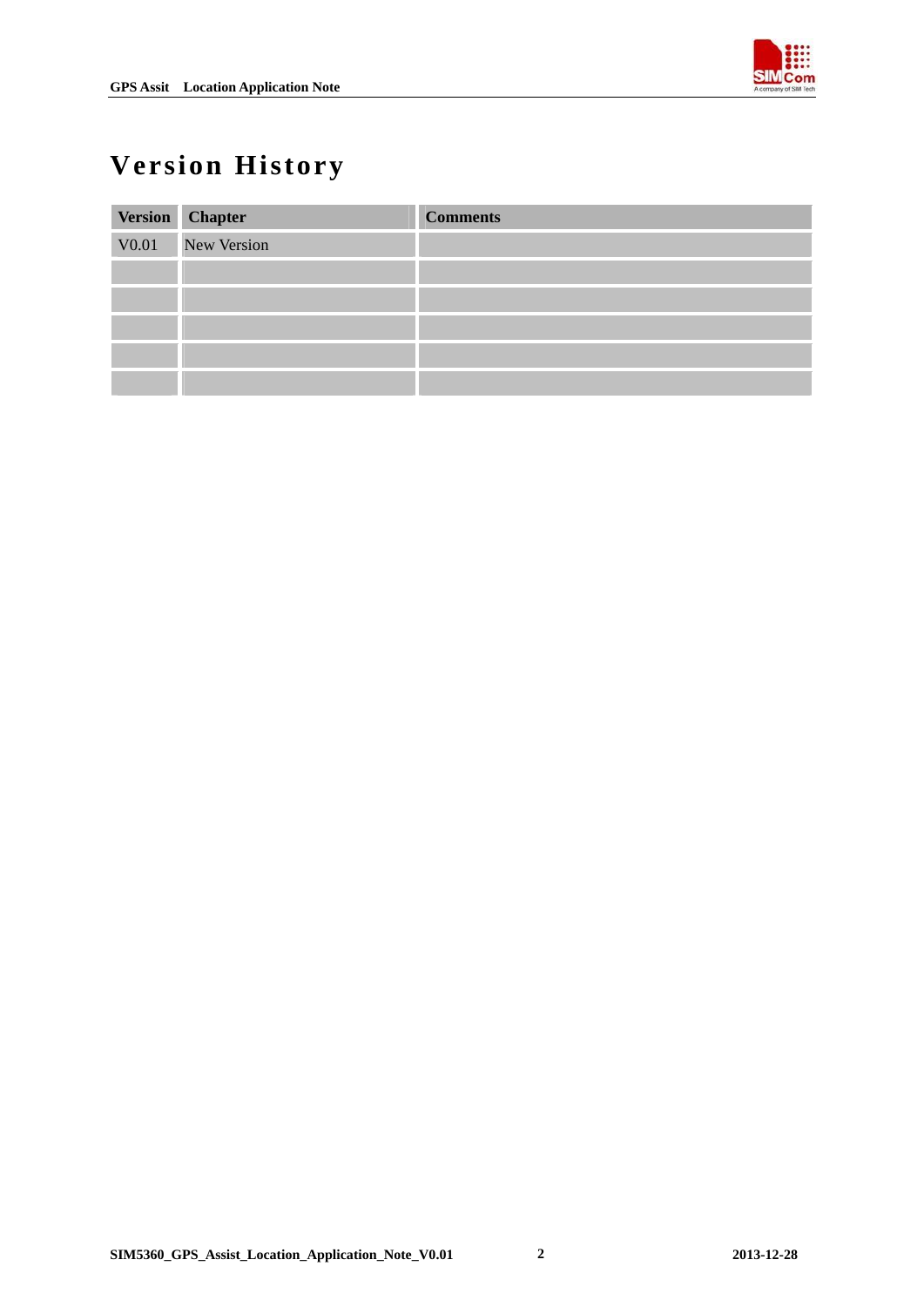

## <span id="page-3-0"></span>Contents

| 1. |
|----|
|    |
|    |
|    |
| 2. |
|    |
|    |
|    |
| 3. |
|    |
|    |
|    |
|    |
|    |
|    |
|    |
|    |
|    |
|    |
|    |
|    |
|    |
|    |

 $\mathbf{3}$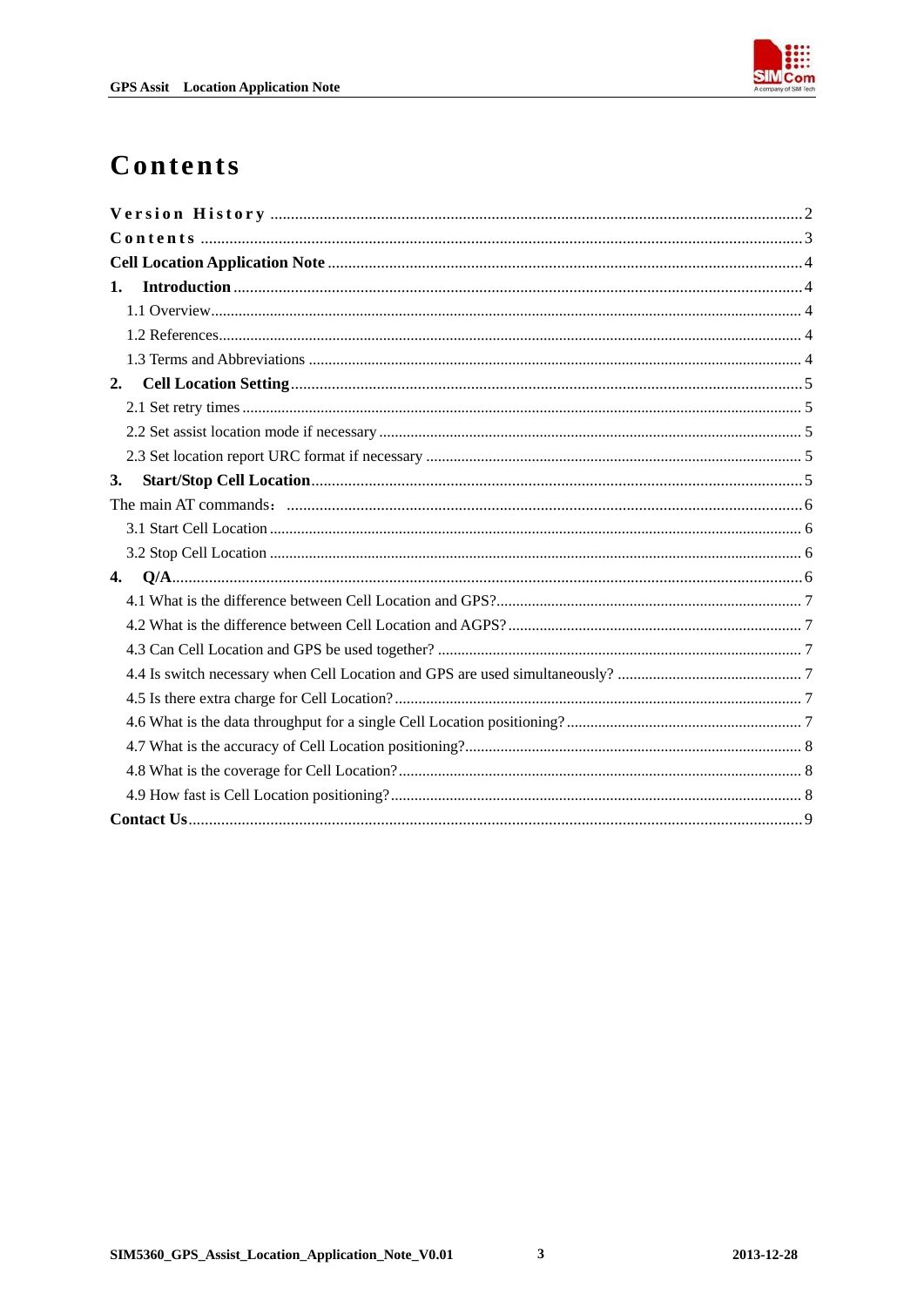

## **Cell Location Application Note**

## <span id="page-4-0"></span>**1. Introduction**

#### **1.1 Overview**

This document gives the usage of SIM5360 Cell Location functions. Users can get useful information about the SIM5360 Cell Location functions quickly through this document.

The Cell Location functions are provided in AT command format, and they are designed for customers to design their GPS applications easily. User can access these Cell Location AT commands through UART/ USB interface which communicates with SIM5360 module.

The principle of Base station assisted positioning is: the device transfers its cell ID to the server, then the server responds back its coordinate and other information back. Combining GPS positioning data it will improve device positioning ability.

Base station assisted positioning is mainly used in the following scenarios:

- In the situation of GPS signal interruption situation, such as in indoor environment, tunnel, underground passage, underground parking lot and so on.
- In the situation that GPS signal is disturbed. When the device is disturbed by GPS-interrupting equipment, and the device still has GSM/UMTS signals, it could get coordinate data by Cell Location.

When combining the base station positioning and GPS positioning method, it will be more effective than using GPS location technology alone.

#### **1.2 References**

The present document is based on the following documents:

[1] SIMCOM\_SIM5360\_ATC\_EN\_V0.05.doc

#### **1.3 Terms and Abbreviations**

For the purposes of the present document, the following abbreviations apply:

- AT ATtention; the two-character abbreviation is used to start a command line to be sent from TE/DTE to TA/DCE
- GPS Global positioning system
- **MNC** Mobile Network Code
- MCC Mobile Country Code
- LAC Location Area Code
- Cell ID Cell Tower ID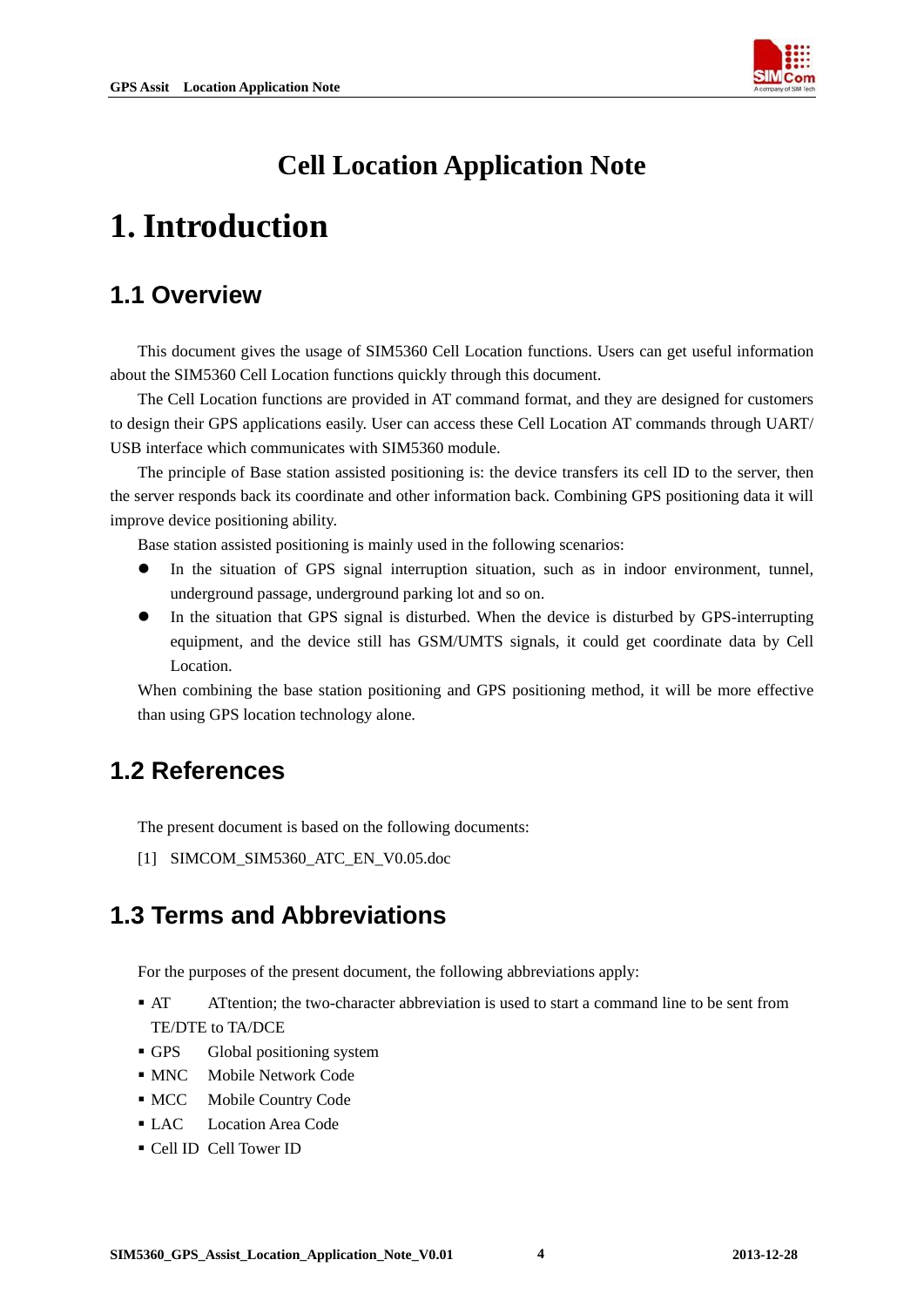

## <span id="page-5-0"></span>**2. Cell Location Setting**

The purpose of this section is to help get you start with Cell Location setting.

#### **2.1 Set retry times**

This is used to set the max number to try connection when the http connects if failed.

Set the retry times:

```
AT+ CASSISTLOCTRYTIMES=3,10
```
The first parameter is the number to retry when error occurred. The second parameter is the time between each try, the unit is second, range is 5 - 60\*60.

#### **2.2 Set assist location mode if necessary**

We can use this AT to set the mode of location.  $0$  – using single cell.  $1$  – using multi-cell.

```
Set assist location mode:
```

```
AT+ CASSISTLOCMODE =1
```
#### **2.3 Set location report URC format if necessary**

We can use this AT to set the location report URC format.  $0$  – report detail address.  $1$  – not report detail address, 2 - only report latitude, longitude, data and time..

- Set location report URC format:
- *1. AT+CASSISTLOCFORMAT =0*

The report location infomation format:

*+CASSISTLOC:UTF-8,33312E323231373838,3132312E33353634323535,,313133382E30,,,4A696E7A 686F6E67205264,,5368616E67686169,,5368616E67686169,4368696E61,434E,,301012,071504* 

*2. AT+CASSISTLOCFORMAT =1* 

```
The report location infomation format:
+CASSISTLOC:31.2224168,121.353584,,1029.0,,050912,064437 
3. AT+CASSISTLOCFORMAT =2 
The report location infomation format:
+CASSISTLOC: 31.222163,121.353461,291112,060037
```
# **3. Start/Stop Cell Location**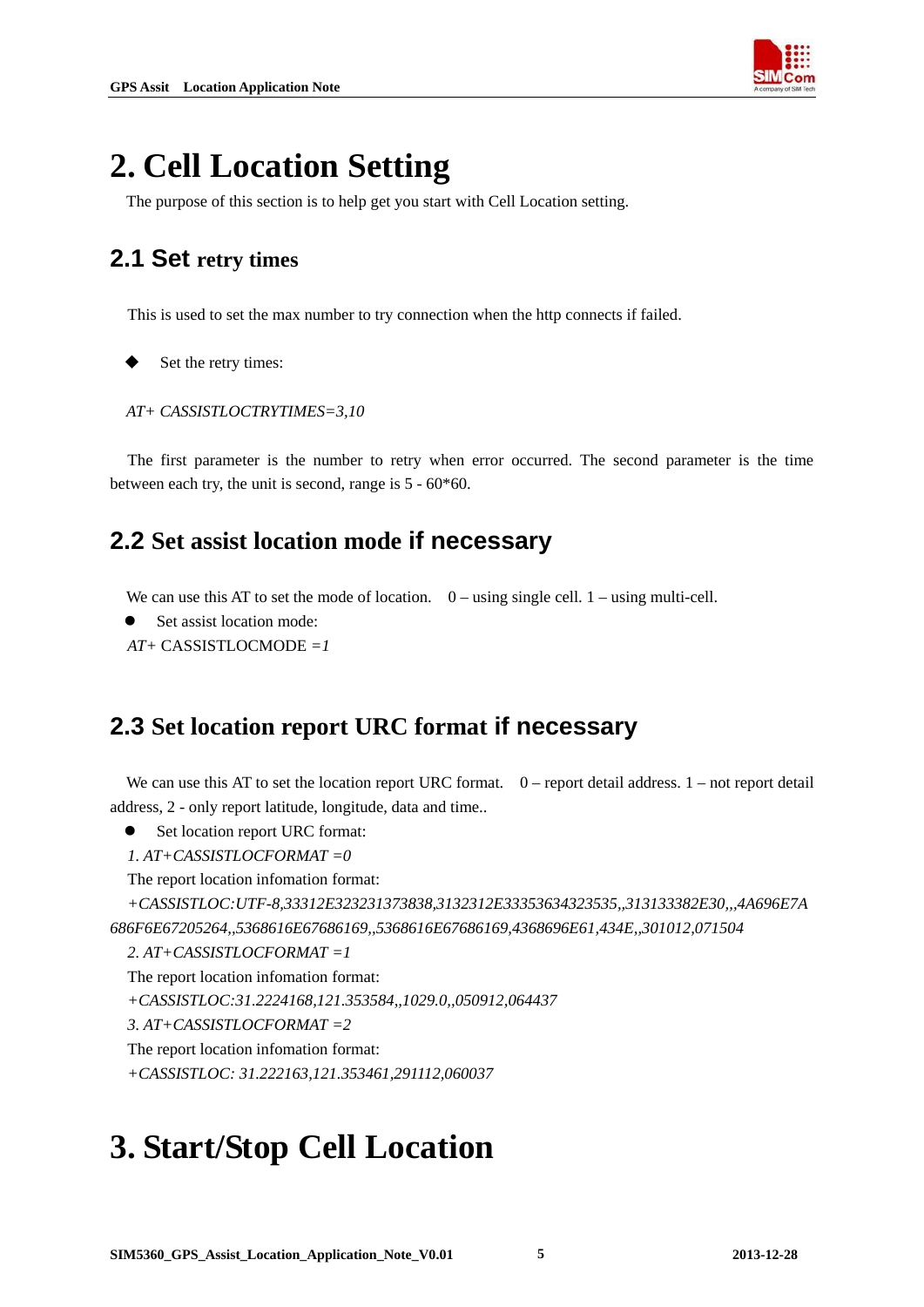

<span id="page-6-0"></span>The main AT commands:

AT+CASSISTLOC=<autorun>[,<cid>[,<language>[,< time\_between\_fix>]] ]

Parameters description:

 $\langle$ autorun $\rangle$ : 0 – stop location

- 1 start location, only once
- 2 start cycle location

<cid>: network parameters, refer to AT+CGSOCKCONT. Not required, the default value is 1.

<language>: accept language. Refer to Google standard: en\_GB, zh\_CN and so on.

Not required, the default value is en\_GB.

 $\langle$ time\_between\_fix>: Time interval of fix(second), range: 1 second – 24 hours.

Not required, the default value is 1 second.

#### **3.1 Start Cell Location**

Two methods can start Cell Location:

- 1. AT+CASSISTLOC=1
- 2. AT+CASSISTLOC=2

The parameter  $1 - start location$ , only once;  $2 - start cycle location$ .

The report GPS location infomation format:

*1. When AT+CASSISTLOCFORMAT =0:*

*+CASSISTLOC:UTF-8,33312E32323136363439,3132312E33353532353934,,3734322E30,,,58696568652 05264,,5368616E67686169,,5368616E67686169,4368696E61,434E,,301012,071504* 

*2. AT+CASSISTLOCFORMAT =1: +CASSISTLOC:31.2224168,121.353584,,1029.0,,050912,064437* 

*3. AT+CASSISTLOCFORMAT =2: +CASSISTLOC: 31.222163,121.353461,291112,060037* 

### **3.2 Stop Cell Location**

This method can stop Cell Location:

1.  $AT+CASSISTLOC=0$ 

```
4. Q/A
```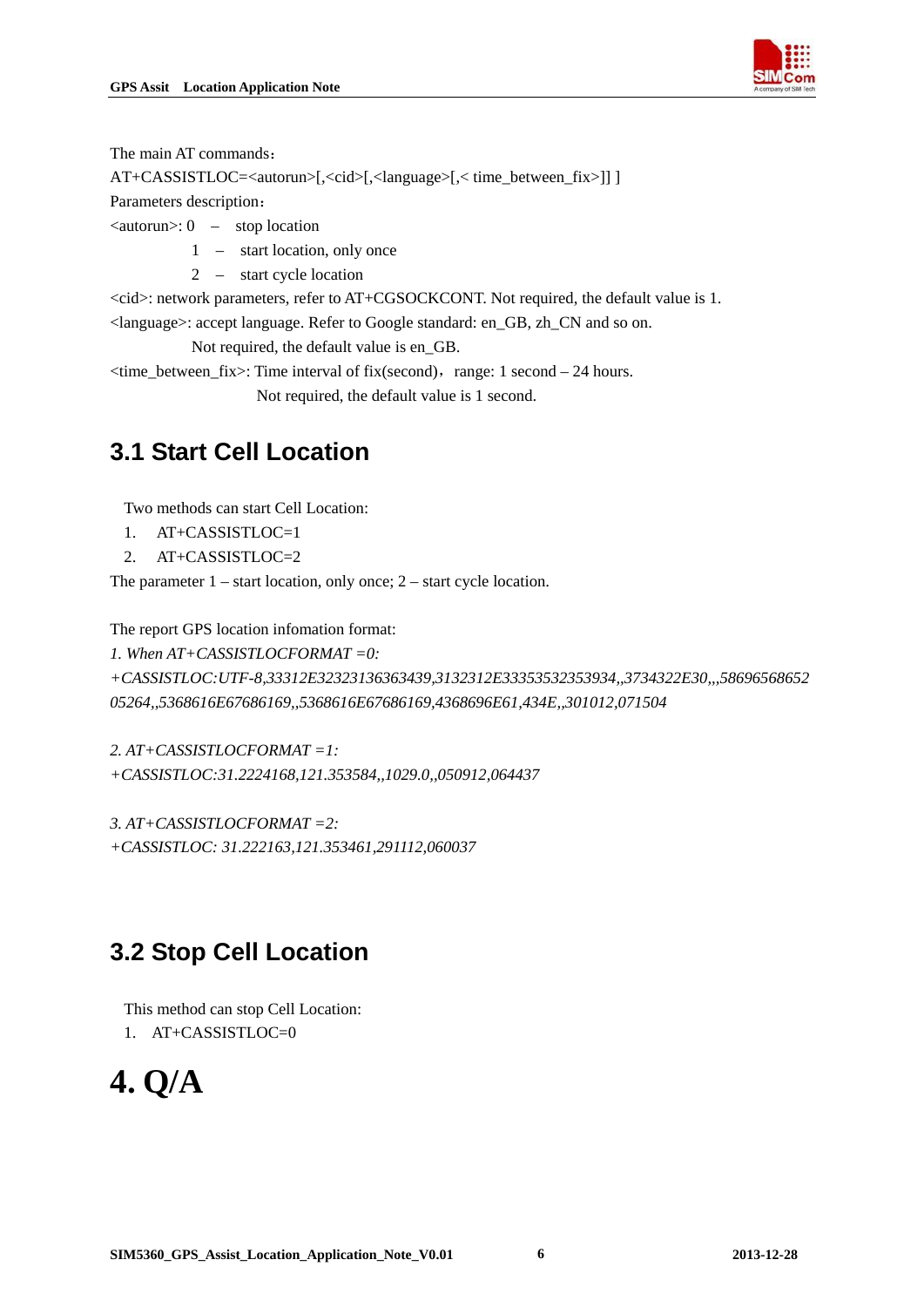

#### <span id="page-7-0"></span>**4.1 What is the difference between Cell Location and GPS?**

 Cell Location gets the coordinate data from Google server through GSM/GPRS/WCDMA by the device's Cell ID. GPS acquires positioning data by GPS receiving module. The advantage of Cell location vs. GPS is the positioning range is bigger, the disadvantage is not as accurate as GPS.

## **4.2 What is the difference between Cell Location and AGPS?**

 AGPS is a positioning technology combining network base station information and GPS information, it needs GSM/GPRS/WCDMA network and GPS receiving module on the device, but Cell Location only needs the network.

### **4.3 Can Cell Location and GPS be used together?**

They can be used simultaneously. There is no dependency on each other.

## **4.4 Is switch necessary when Cell Location and GPS are used simultaneously?**

There is no need to switch between two modes during its usage. GPS data come from GPS receiving module and coordinates data of Cell Location come from the network. Both will report data by serial port.

#### **4.5 Is there extra charge for Cell Location?**

 It's not necessary! The positioning information data comes from Google server, it is acquired from Google open interface. These data are free, and without extra cost.

# **4.6 What is the data throughput for a single Cell Location positioning?**

The throughput is about 0.3k on average every time, with the largest throughput less than 888 bytes. There will be no data flow if it does not ask for positioning.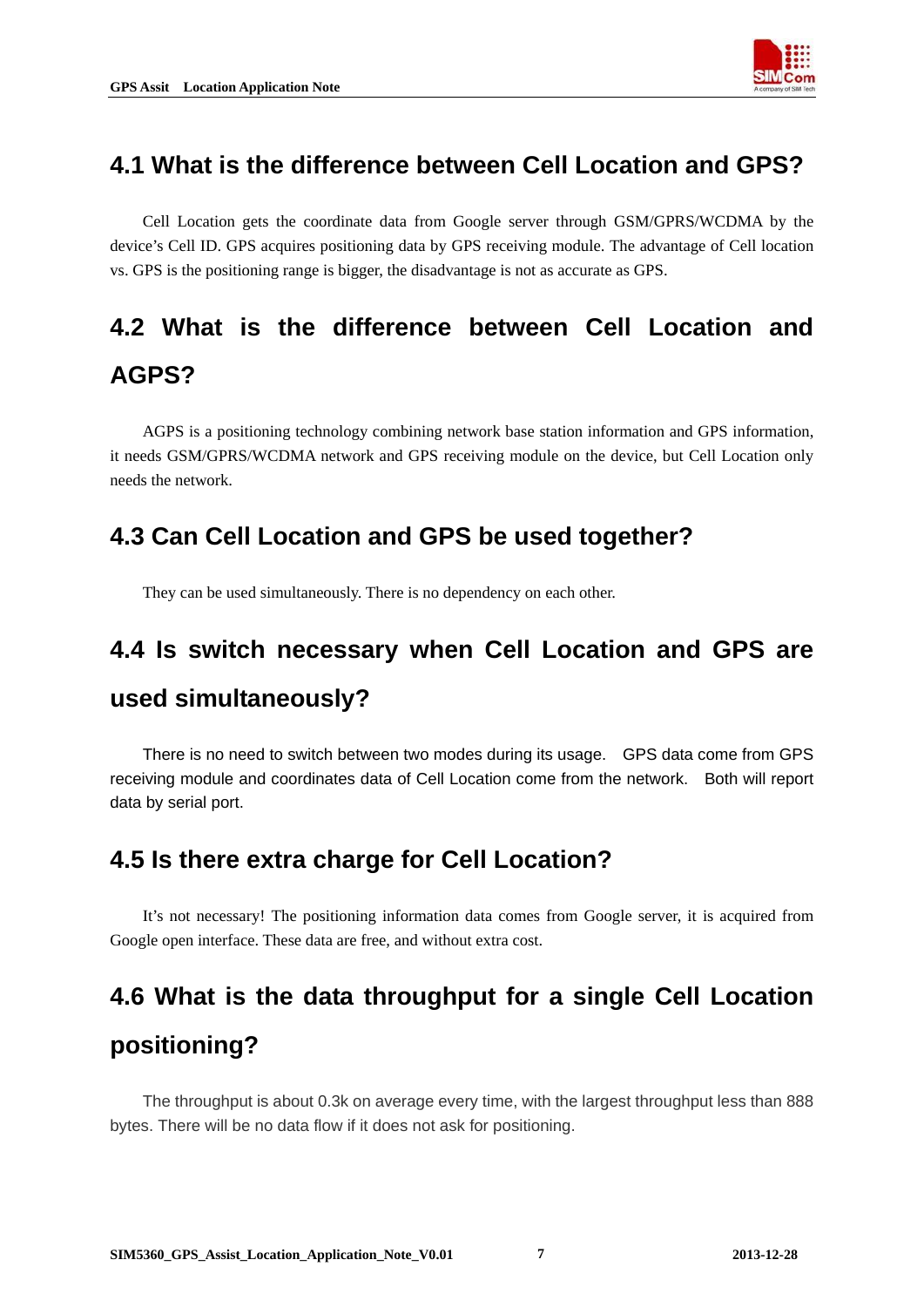

#### <span id="page-8-0"></span>**4.7 What is the accuracy of Cell Location positioning?**

It is 50-500 meters in the city zone, and 500-3000 meters in the suburb.

#### **4.8 What is the coverage for Cell Location?**

The coverage is over 98%.

#### **4.9 How fast is Cell Location positioning?**

The Cell location positioning speed is fast, it is 2-3 seconds in the normal network.